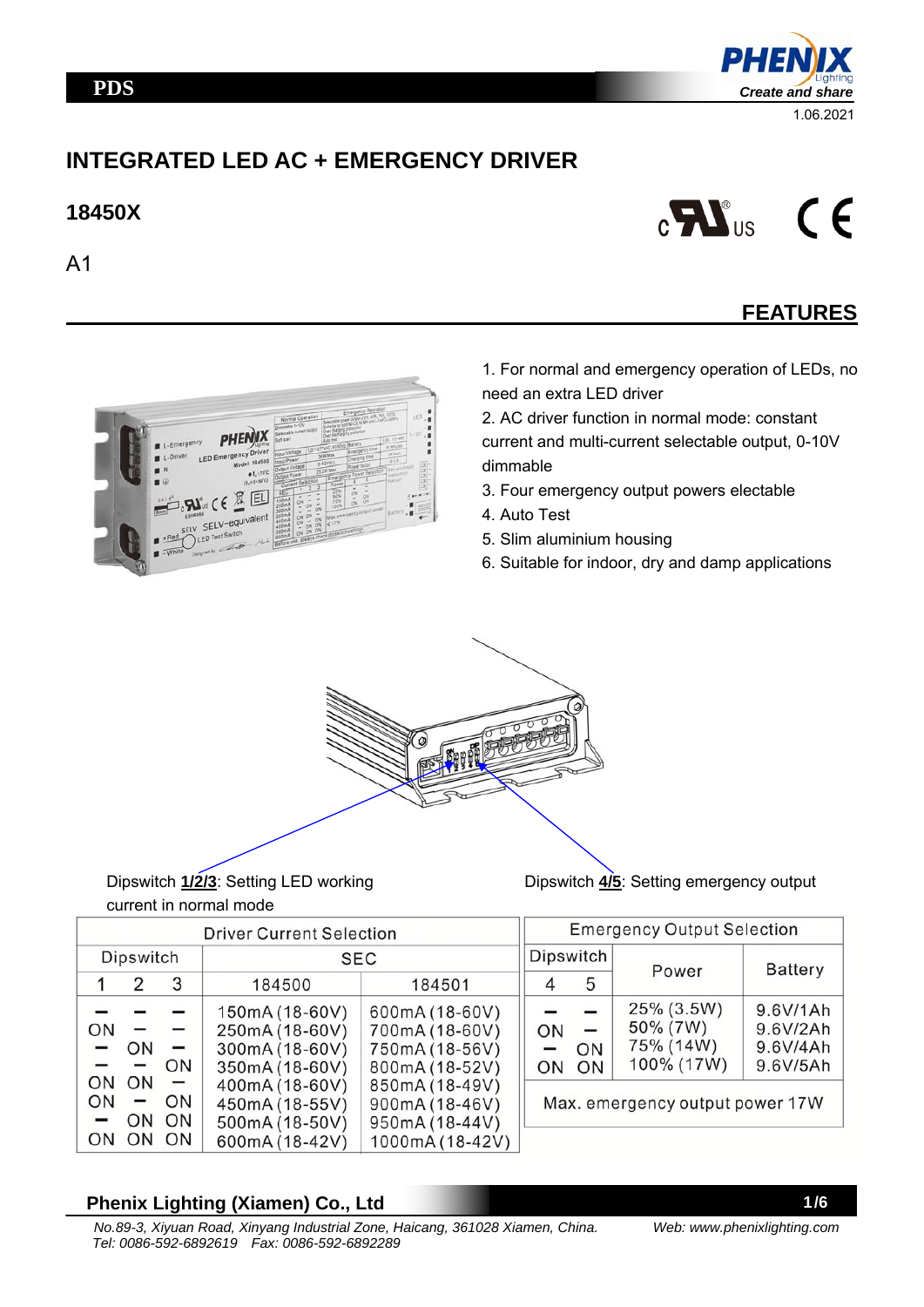

1.06.2021

# **CHARACTERISTICS**

| <b>Type</b>                   | 184500/184501                                                                                 |                 |                                                                                |                 |  |  |
|-------------------------------|-----------------------------------------------------------------------------------------------|-----------------|--------------------------------------------------------------------------------|-----------------|--|--|
| <b>Model</b>                  | 18450X-A1-8C1.0                                                                               | 18450X-A1-8C2.0 | 18450X-A1-8C4.0                                                                | 18450X-A1-8C5.0 |  |  |
| <b>Rated voltage</b>          | 120-277VAC 50/60Hz                                                                            |                 |                                                                                |                 |  |  |
| <b>Rated current</b>          | 184500: 0.3A                                                                                  |                 | 184501: 0.5A                                                                   |                 |  |  |
| <b>Rated power</b>            | 184500: 36W                                                                                   |                 | 184501: 56W                                                                    |                 |  |  |
| <b>Emergency output power</b> | 25% (3.5W)                                                                                    | 50% (7W)        | 75% (14W)                                                                      | 100% (17W)      |  |  |
| <b>Output voltage</b>         | 18-60VDC                                                                                      |                 |                                                                                |                 |  |  |
| <b>Operation frequency</b>    | 320kHz≥f≥50kHz                                                                                |                 |                                                                                |                 |  |  |
| <b>Power factor</b>           | 0.9                                                                                           |                 |                                                                                |                 |  |  |
| <b>Battery</b>                | Ni-Cd/Ni-MH/LiFEPO4/Li-ion                                                                    |                 |                                                                                |                 |  |  |
| <b>Charging time</b>          | 24 Hours                                                                                      |                 |                                                                                |                 |  |  |
| <b>Discharge time</b>         | >90 Minutes                                                                                   |                 |                                                                                |                 |  |  |
| <b>Charging current</b>       | $0.05 - 0.25A$                                                                                |                 |                                                                                |                 |  |  |
| Life time                     | 5 years                                                                                       |                 |                                                                                |                 |  |  |
| <b>Charging cycles</b>        | >500                                                                                          |                 |                                                                                |                 |  |  |
| <b>Operation temperature</b>  | 0-50℃ (32°F-122°F)                                                                            |                 |                                                                                |                 |  |  |
| <b>Output current</b>         | 184500: 150mA, 250mA, 300mA, 350mA, 400mA, 450mA, 500mA, 600mA ±5%                            |                 |                                                                                |                 |  |  |
|                               | 184501: 600mA, 700mA, 750mA, 800mA, 850mA, 900mA, 950mA, 1000mA ±5%                           |                 |                                                                                |                 |  |  |
| <b>Efficiency</b>             | 75%                                                                                           |                 |                                                                                |                 |  |  |
| <b>Abnormal protection</b>    | Over load, Inrush current limiting, open circuit, short-circuit Protection with<br>auto-reset |                 |                                                                                |                 |  |  |
| <b>Wire</b>                   | $0.75 - 1.5$ mm <sup>2</sup>                                                                  |                 |                                                                                |                 |  |  |
| <b>EMC/FCC/IC standard</b>    | EN 55015, EN 61547, EN 61000-3-2, EN 61000-3-3, FCC part 15, ICES-005                         |                 |                                                                                |                 |  |  |
| Safety standard               | EN 61347-1, EN 61347-2-7, EN 61347-2-13, UL924, CSA C.22.2 No. 141                            |                 |                                                                                |                 |  |  |
| Meas. Module mm [inch]        | 184500: L175 [6.89] x W65 [2.56] x H22 [0.87] Mounting Center: 167 [6.57]                     |                 |                                                                                |                 |  |  |
|                               | 184501: L195 [7.68] x W65 [2.56] x H22 [0.87] Mounting Center: 187 [7.36]                     |                 |                                                                                |                 |  |  |
| <b>Meas. Battery pack</b>     | 9.6V 1.0Ah: L228 [8.98] x W30 [1.18] x H17 [0.67] Mounting Center: 217 [8.54]                 |                 |                                                                                |                 |  |  |
| mm [inch]                     | 9.6V 1.5/2.0Ah: L195 [7.68] x W45.5 [1.79] x H24.5 [0.96] Mounting Center: 184 [7.24]         |                 |                                                                                |                 |  |  |
|                               |                                                                                               |                 | 9.6V 4.0Ah: L263 [10.35] x W65 [2.56] x H35 [1.38] Mounting Center: 252 [9.92] |                 |  |  |

## **Phenix Lighting (Xiamen) Co., Ltd**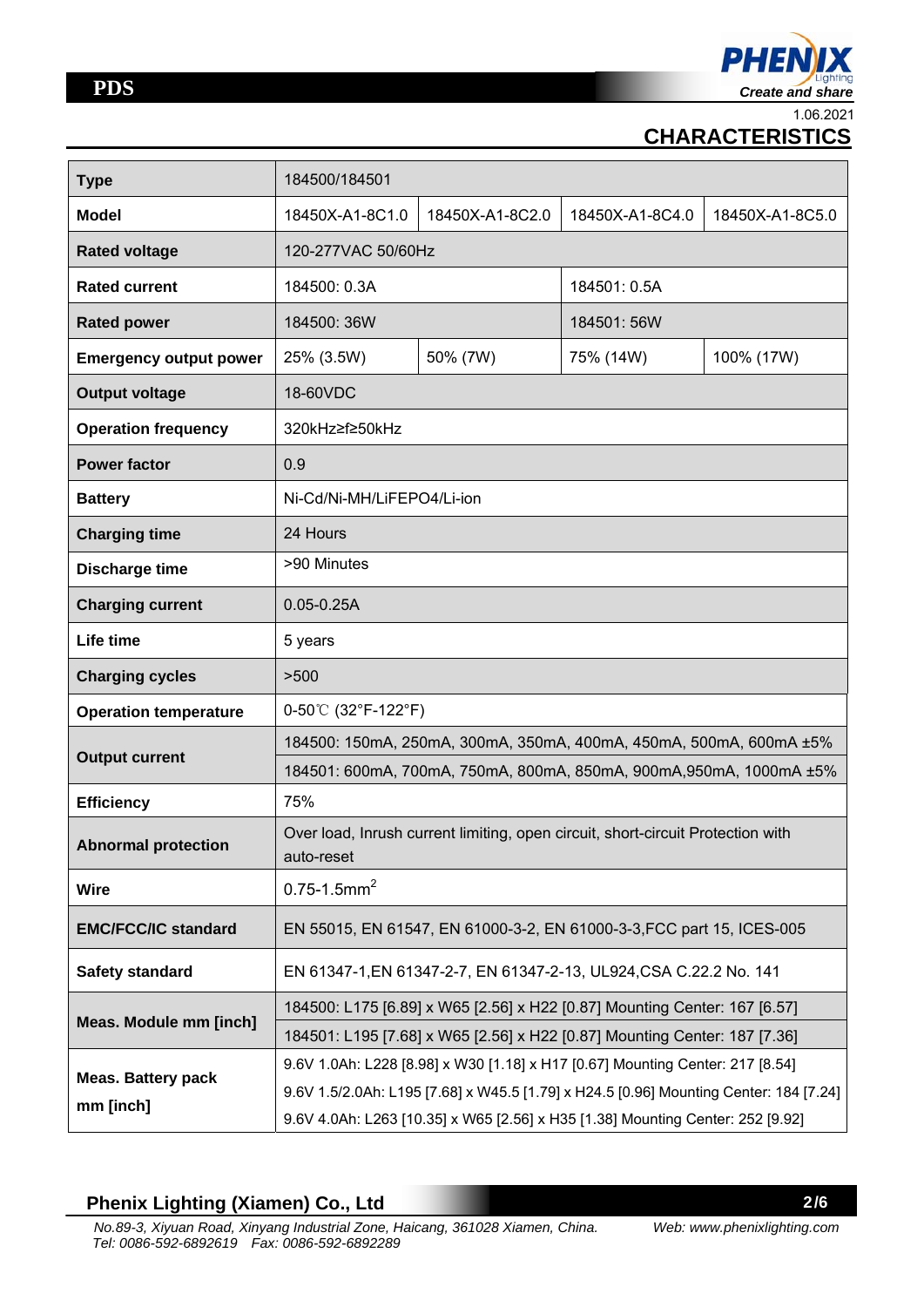## **PDS**



1.06.2021

# **MODULE DIMENSIONS**

#### **18450X**





| Item No. |            | M           | W         | Н         |
|----------|------------|-------------|-----------|-----------|
|          | mm [inch]  | mm [inch]   | mm [inch] | mm [inch] |
| 184500   | 175 [6.89] | 167 [6.57]) | 65 [2.56] | 22 [0.87] |
| 184501   | 195 [7.68] | 187 [7.36]  | 65 [2.56] | 22 [0.87] |

#### **BATTERY**





|                   | Spec.      | L1          | L2         | M          | W <sub>1</sub> | W <sub>2</sub> | н           |
|-------------------|------------|-------------|------------|------------|----------------|----------------|-------------|
| Battery model     |            | mm [inch]   | mm [inch]  | mm [inch]  | mm [inch]      | Mm [inch]      | mm [inch]   |
| 8C <sub>1.0</sub> | 9.6V 1.0AH | 228 [8.98]  | 195 [7.68] | 217 [8.54] | $30$ [1.18]    | 20 [0.79]      | 17 [0.67]   |
| 8C2.0             | 9.6V 2.0AH | 195 [7.68]  | 170 [6.69] | 184 [7.24] | 45.5 [1.79]    | 40 [1.57]      | 24.5 [0.96] |
| 8C4.0             | 9.6V 4.0AH | 263 [10.35] | 236 [9.29] | 252 [9.92] | 65 [2.56]      | 40 [1.57]      | 35 [1.38]   |
| 8C5.0             | 9.6V 5.0AH | 263 [10.35] | 236 [9.29] | 252 [9.92] | 65 [2.56]      | 40 [1.57]      | 35 [1.38]   |

### **Phenix Lighting (Xiamen) Co., Ltd**

*Web: www.phenixlighting.com*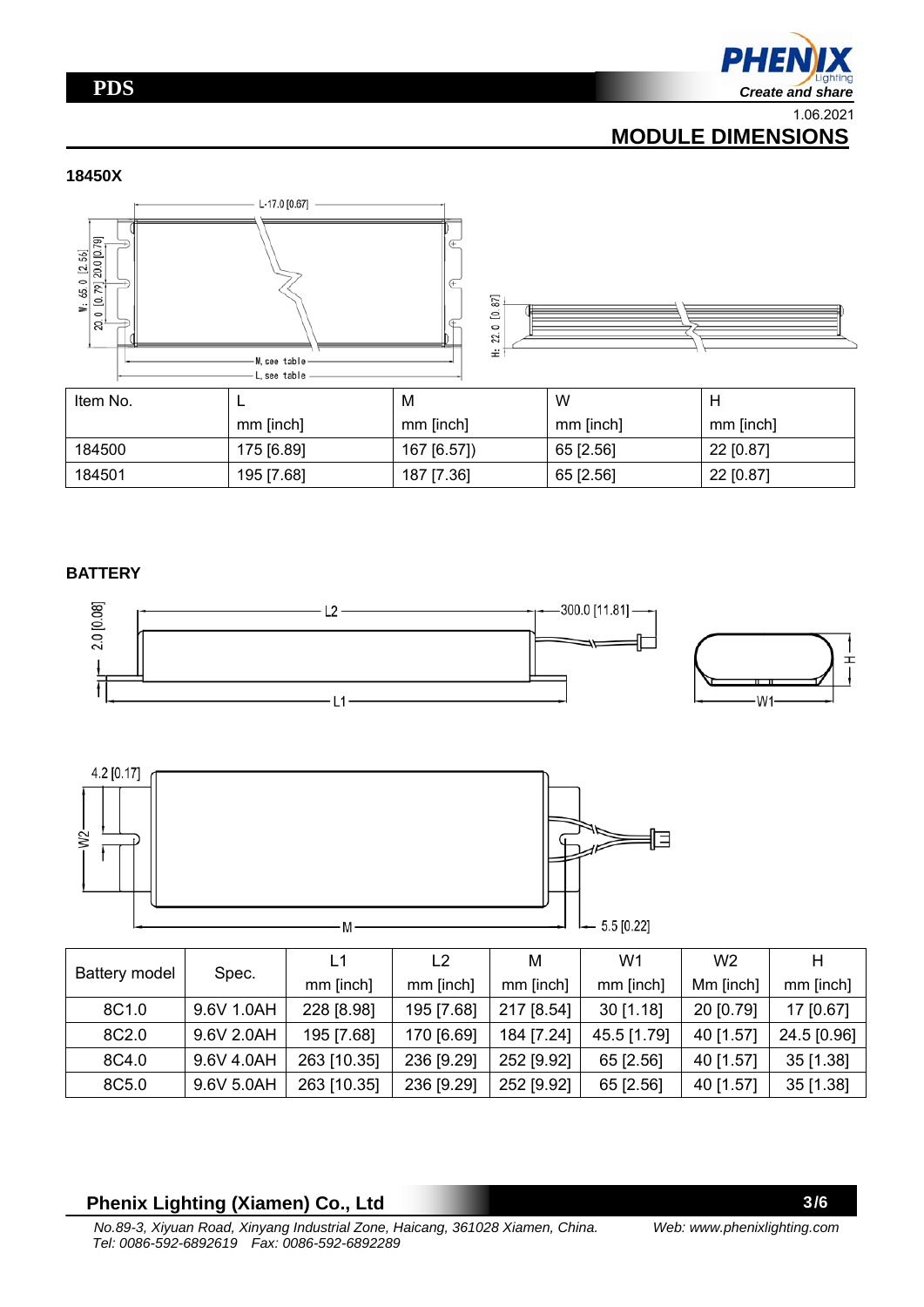

 **MODULE DIMENSIONS**

#### **LED TEST SWITCH (LTS)**



Dimension in millimetres [inches in brackets] Tolerance:±1mm [0.04"]

 **WIRING DIAGRAMS**



#### **Phenix Lighting (Xiamen) Co., Ltd**

4/6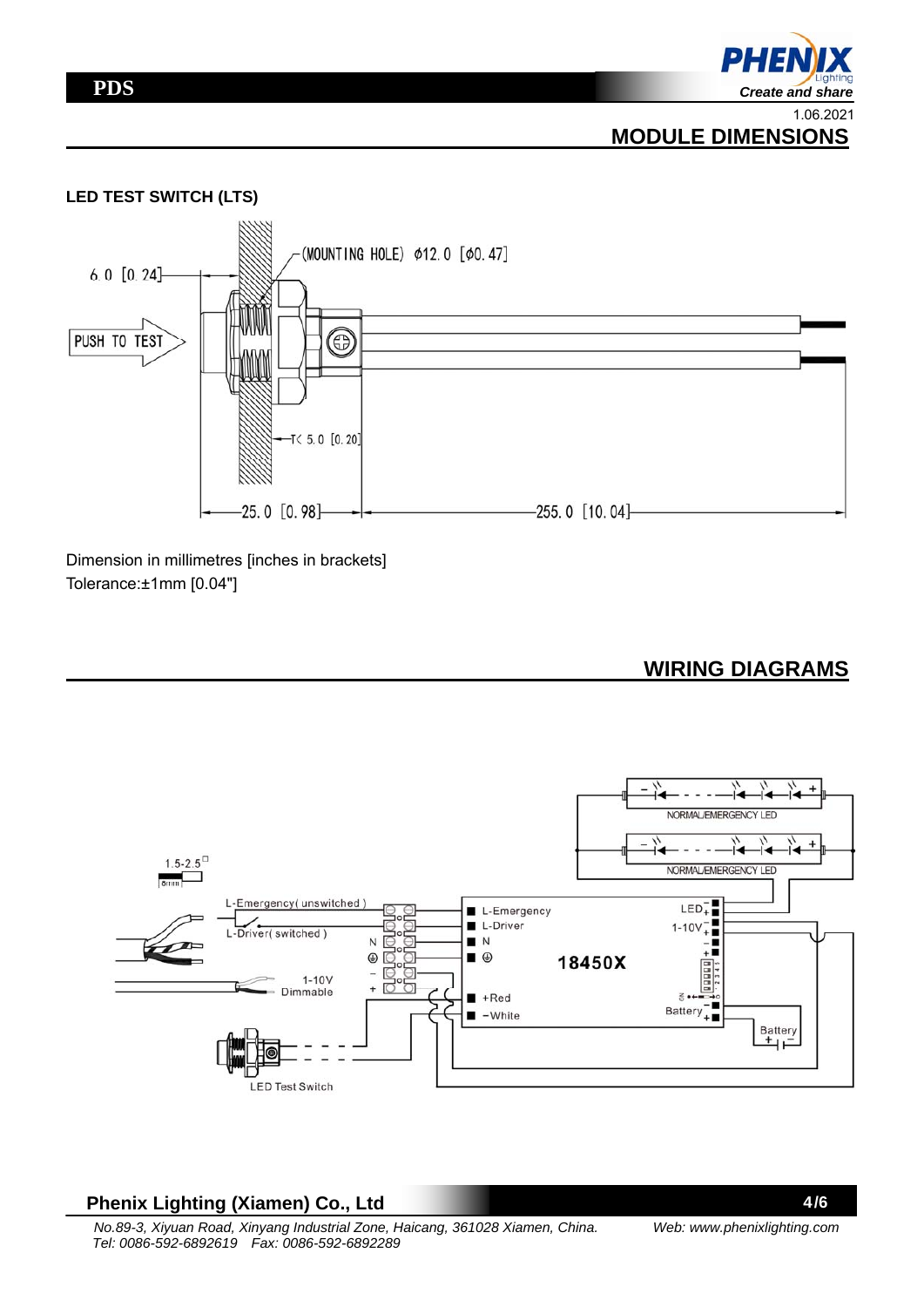

1.06.2021

# **OPERATION/TESTING/MAINTENANCE**

#### **OPERATION**

When AC power is applied, the LED test switch is illuminated, indicating that the batteries are being charged. When AC power fails, the 18450X automatically switches to emergency power, operating the lighting load at rated emergency power. During power failure, the LED test switch will be off. When the AC power is restored, the emergency 18450X switches the system back to normal mode of operation and resumes battery charging. The charging time for a full discharge is 24 hours. A short term discharge test may be conducted after the 18450X has been charging for 1 hour. Charge for 24 hours before conducting a long term discharge test.

#### **TESTING AND MAINTENANCE**

The following Periodic testing is recommended to ensure the system is working correctly.

- 1. Visually inspect the LED test switch (LTS) monthly. It should be illuminated when AC power is applied.
- 2. Conduct a 30-second discharge test by switching off the emergency breaker every month. The LTS will be off.
- 3. Conduct a 90-minute discharge test once per year.

#### **AUTO TEST**

The 18450X has an Auto Test feature which saves cost by reducing the need for manual testing.

1. Initial Auto Test

 When the system is connected properly and powered on, the 18450X will perform an initial Auto Test. If any abnormal conditions exist, the LTS will blink quickly. Once the abnormal condition is corrected, the LTS will function correctly.

- 2. Preprogrammed Scheduled Auto Test
- a) The unit will conduct the first Monthly Auto Test after 24 hours and up to 7 days after initial power on. Then monthly tests will be performed every 30 days.
- b) Annual Auto test will occur every 52 weeks after initial power on.
	- Monthly Auto Test

The Monthly Auto Test shall be executed every 30 days, and will test;

 Normal to emergency transfer function, emergency, charging and discharging conditions are normal. Monthly test time is approximately 30 seconds.

- Annual Auto Test

 Annual Auto Test will occur every 52 weeks after the initial 24 hours full charge, and will test; Proper initial battery voltage, 90-minute emergency operation and acceptable battery voltage at the end of the full discharge. If the Auto Test is interrupted by a power failure, a full 90-minute Auto Test will occur again 24 hours after the power is restored. If the power failure causes the battery to fully discharge, the product will restart the Initial Auto Test and Preprogrammed Scheduled Auto Test.

#### **MANUAL TEST**

- Press the LTS one time to simulate emergency mode.
- Press the LTS 2 times continuously within 5 seconds to force a monthly test.After the test is completed, the next (30-day) monthly test will count from this date.
- Press the LTS 3 times continuously within 5 seconds to force a 90-minute annual test. After the test is completed, the next (52-week) annual test will count from this date.
- During any manual test, press and hold the LTS for greater than 3 seconds to terminate a manual test. The Preprogrammed Scheduled Auto Test time will not change.

#### **LED TEST SWITCH CONDITIONS**

- LTS Slow Blinking: Normal Charging
- LTS On: Battery Fully Charged Normal Condition
- LTS Off: Power Failure
- LTS Gradual Change: In Testing Mode
- LTS Quickly Blinking: Abnormal Condition Corrective Action Required

#### **Phenix Lighting (Xiamen) Co., Ltd**